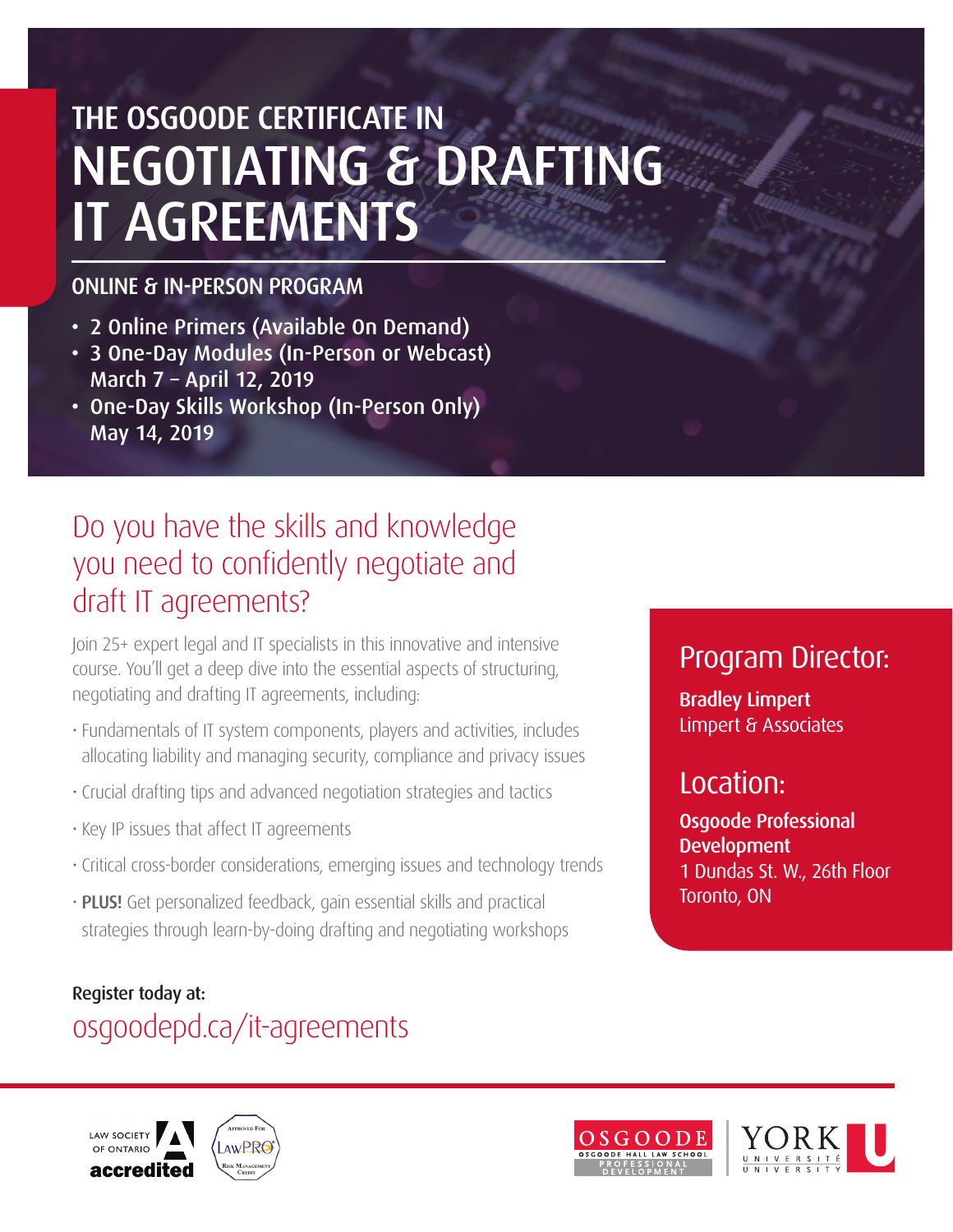

## Get Practical Tips, Knowledge & Strategies in Areas, Including:

- Fundamentals of IT components, players and activities
- Strategies for allocating liability in an IT contract
- Key IP issues that affect IT agreements
- Addressing compliance challenges in open source software licensing
- Advanced negotiation strategies and tactics
- Common drafting and negotiation issues that impact IT agreements
- Best practices for proceeding ethically in contract negotiations
- Critical security and privacy issues and how to manage them
- Critical cross-border considerations
- Emerging issues and technology trends
- Dealing with IT contracting issues in Cloud, SaaS and App environments

## Who Should Attend?

- Lawyers and professionals who advise on IT agreements and software licensing
- In-house counsel and executives managing software and IT services procurement
- IT managers and developers
- IT procurement professionals
- IT advisors and consultants
- Contract managers and specialists
- Government professionals managing software and IT services procurement
- Outsourcing professionals
- Advisors to technology start-ups and entrepreneurs

*Very valuable learning for my role as an IT Procurement Manager.*

- 2018 Participant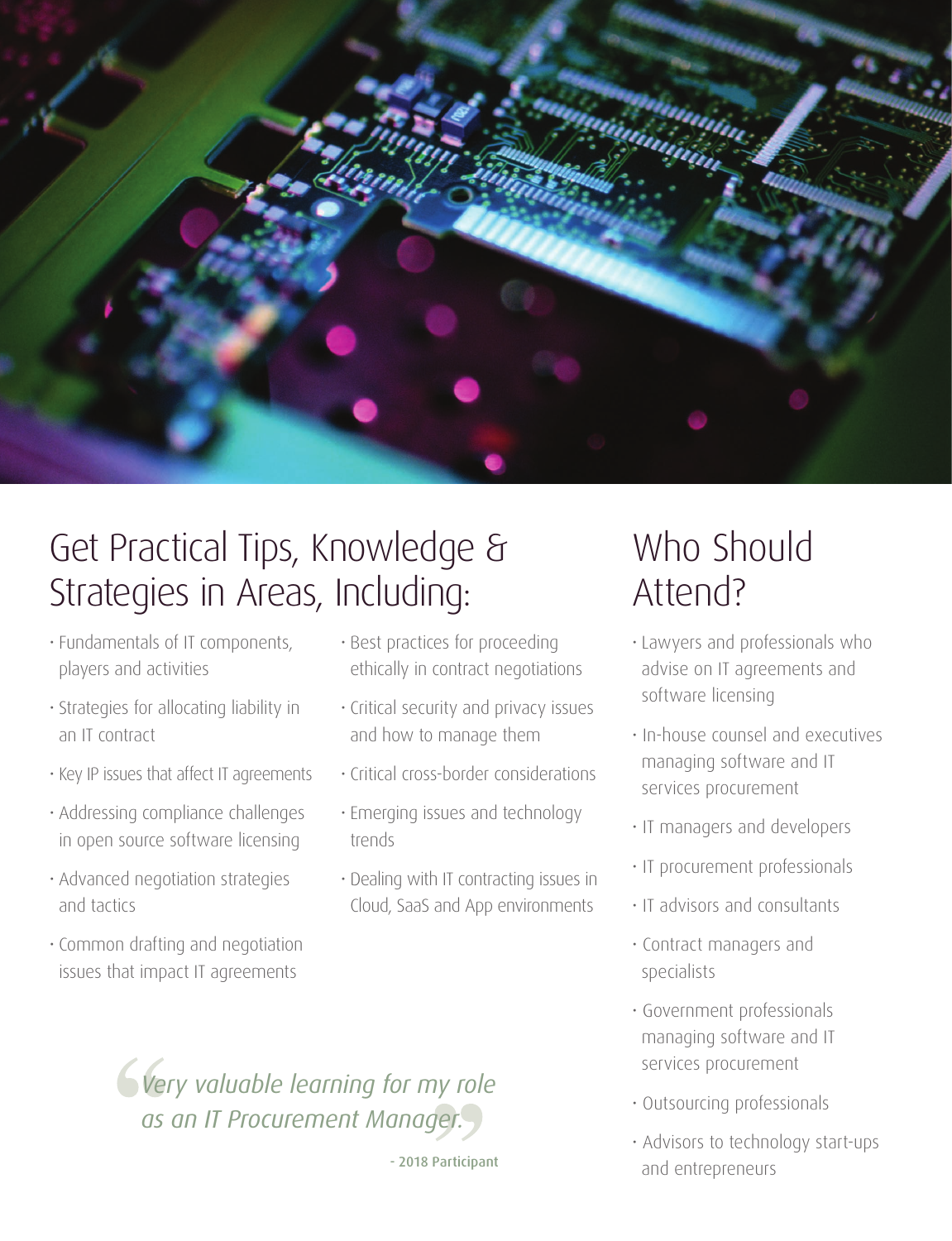## The Osgoode Certificate in Negotiating & Drafting IT Agreements

This unique Certificate features blended-learning to enhance your experience and learning:

- 2 Online Primers (On Demand)
- 3 One-Day Modules of lectures and demonstrations (In Person or Webcast)
- One-Day Skills Workshop (In Person only)

Reserve your place now to take advantage of this unique opportunity!

Technology continues to rapidly evolve and businesses are increasingly reliant on software and IT services. Whether you're a lawyer in private practice or a business or legal professional working within an organization, IT agreements will likely cross your desk. To avoid costly mistakes, you need to know how to anticipate problems, cover-off key points and adequately protect your client's or company's interests.

### *Are you prepared?*

In this intensive Osgoode Certificate, an expert faculty of legal and IT specialists from leading technology companies will provide you with the knowledge and skills you need to confidently and competently structure IT contracts. Over 4 modules, you'll also learn about the critical business, tech and IP aspects underlying IT agreements, giving you a solid grounding in essential concepts.

You will have the opportunity to reinforce your understanding of key concepts and apply what you've learned in small group learn-by-doing drafting and negotiating workshops where you will benefit from personalized feedback from expert facilitators.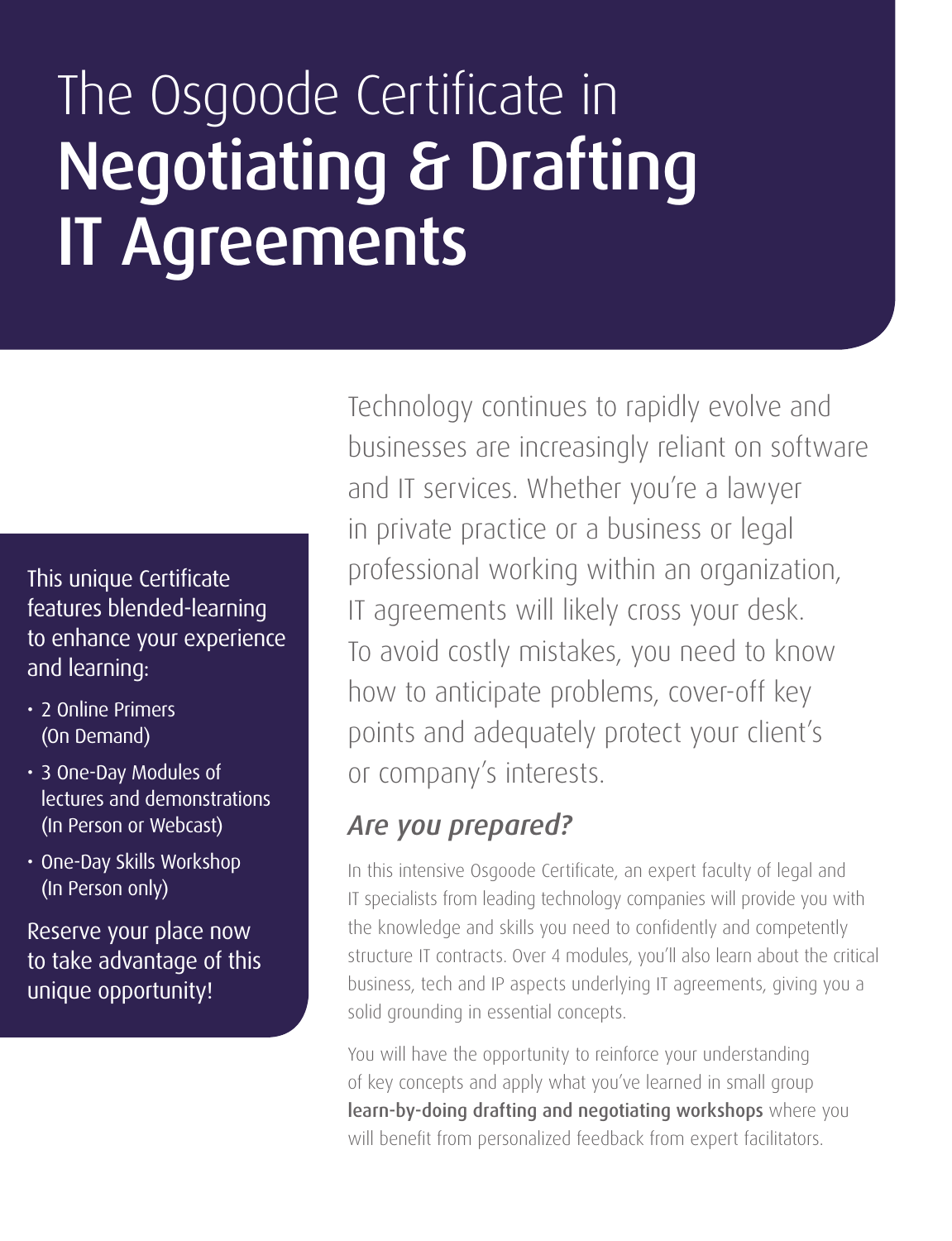## Draw on the expertise and experience of leading IT lawyers and experts, including:

## Program Director **Program Faculty**



Bradley Limpert Limpert & Associates

Bradley Limpert is recognized by Intellectual Asset Management of London, UK as one of the world's leading technology licensing and litigation lawyers. Prior to practicing law, he worked as a software developer, project manager and marketing rep. Bradley is also a Certified Licensing Professional and a Patent Agent.

*The roster of speakers was very good. They were knowledgeable and clear in their respective topics.*

- 2018 Participant

Timothy Banks nNovation LLP

Pascal Barabé Senior Legal Counsel, SAP Canada Inc.

Jason (Jake) Bullen Cassels Brock & Blackwell LLP

Isi (Izzy) Caulder Patent & Trademark Agent, Bereskin & Parr LLP

Steve Cimicata General Counsel, Volaris Group Inc.

Richard Corley Goodmans LLP

Ted Crysler Lawyer & Counsel

Anaar Dhanji Director, Contract Negotiators & Advisory Group, Procurement, BMO Financial Group

May Jim President, May Jim Business Consulting & Analysis Inc.

Bernice Karn Cassels Brock & Blackwell LLP

John Le Blanc Senior Legal Counsel, Bank of Nova Scotia

Jason Leung Principal, Leung Law PC Bradley Limpert Limpert & Associates

Fraser Mann Mann Symons LLP

Andrew Nunes Fasken Martineau DuMoulin LLP

Richard Pearse Senior Counsel, eHealth Ontario

Robert Percival Norton Rose Fulbright Canada LLP

Thomas Prowse Assistant General Counsel, Pythian

Joel Ramsey Torys LLP

John Sibley Senior Manager, Deloitte Canada LLP

Stephen Spracklin Legal Counsel, Information Technology and Intellectual Property, City of Mississauga

Gabriel Stern Fasken Martineau DuMoulin LLP

Trevor Unruh Assistant General Counsel, Open Text Corporation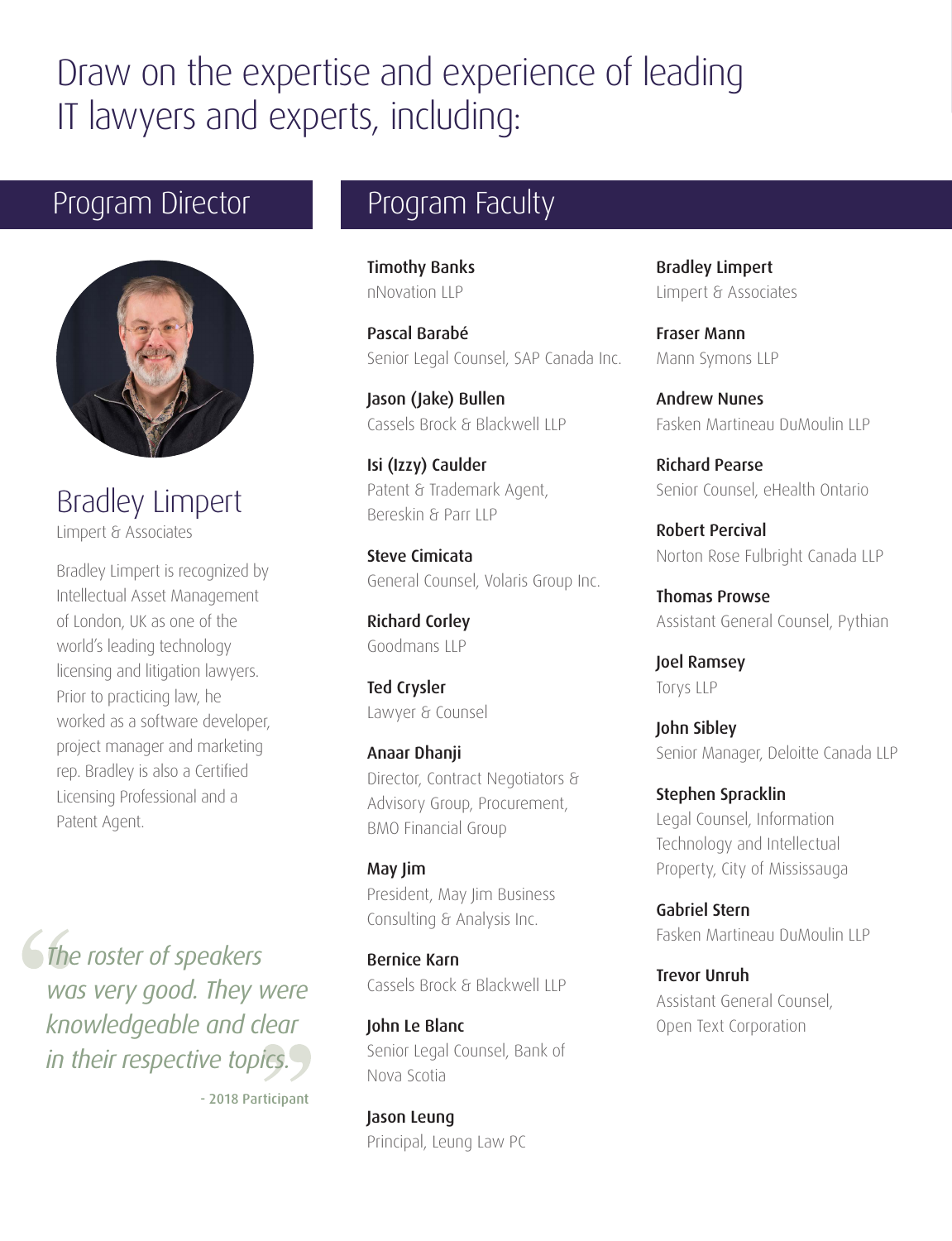# Agenda

#### ONLINE PRIMERS (ON DEMAND)

Focusing on critical development methodologies and the ethical elements most likely to be at issue in any software or technology situation, we strongly encourage you to view both Online Primers before Module 1. View anytime. *Online Primers are mobile-friendly.*

#### Understanding IT System Development Methodologies

Gain the technical background you need to hit the ground running:

- Establishing scope, planning and specifying requirements
- System design
- Development/build stage to implementation/rollout
- Third party contracts

#### Navigating Ethical Issues in IT Transactions

Learn everything you need to know to handle thorny ethical issues, including how to address conflicts of interest and when the duty of good faith applies in negotiations.

#### MODULE 1 (IN-PERSON OR WEBCAST)

#### March 7, 2019 9:00 a.m. – 5:15 p.m. EST Foundations of IT Agreements

Module 1 will provide you with the foundational knowledge you need to maximize your understanding and participation in the remainder of the certificate.

#### Essential IP Elements & Concepts

- Types of IT that can be protected by trade secret, copyright, patents, and trademark laws
- How is IP obtained, registered and enforced? What is legally protectable confidential information?
- Independent creation as a defence to infringement and risks arising from joint ownership of IP
- What rights do employees and independent contractors have in the IP they provide as part of technology development?

• How to characterize IP in a transaction and how IT impacts a transaction

#### Key Components, Players & Activities in IT Systems

- IT development, deployment, integration, migration and maintenance: who does what?
- The roles and interests of the key players: Systems Analyst, Programmer, Project Manager, etc.
- Typical life cycles of software development, licensing, customization and sale

#### Reseller & VAR Agreements

- Understanding terminology and distinctions: Resellers, VARs and distributors
- Exclusive vs. non-exclusive agreements
- Key rights/obligations of Resellers and VARs vs. key obligations of Vendor
- Pricing/payment arrangements
- Term/termination, representations, warranties and indemnities

#### Risks and Liabilities from a Technical Perspective

- Data loss, data integrity
- Scope creep, integration risk
- Limitations of testing, bugs and defects
- Interaction with legacy systems and interface with other systems
- Vendor control of technology architecture

#### Critical Cross-Border Issues in IT Contracting

Increasingly, the scope of technology agreements reaches beyond Canada and may engage foreign parties. Learn the multi-jurisdictional issues that affect IT contracts, includes factors affecting the scope and terms of cross-border agreements and the protection of IP rights and confidential/personal information across jurisdictions.

#### Confidentiality Agreements and Escrow Agreements

This session will examine two key but under-appreciated contracts: Non-Disclosure Agreements (NDAs) and Source Code Escrow Agreements. Learn how to minimize the risks of disclosing and receiving confidential information, as well as the common problems and pitfalls with escrow agreements.

Take-Home Drafting Assignment: Distribution *The take-home drafting assignment will be distributed. This assignment is expected to take about 3-4 hours to complete and it will be due the week after Module 3.*

#### MODULE 2 (IN-PERSON OR WEBCAST)

#### March 29, 2019 9:00 a.m. – 5:00 p.m. EDT Privacy/Security; Software Development

Module 2 will continue to examine the essential underlying concepts required for negotiating and drafting various IT agreements. The day will conclude with an interactive demonstration to highlight best practices and tips for negotiating performance warranties and guarantee clauses.

#### Allocating Liability in the IT Contract

- Thinking through limits of liability, disclaimers, waivers and related clauses
- Liability issues associated with privacy, security and confidentiality
- Indemnities and how they are structured

#### Security & Privacy Issues in IT Transactions

- Types of security risks: data integrity, transmission, access control, and more
- Methods for ensuring security of information and dealing with spyware
- Privacy overview and common traps in various IT transactions
- The impact of the US and EU laws
- Audit issues: reporting, recording and disclosure of security and privacy measures

#### Development Agreements

- A developer's perspective: key assumptions and their implications
- Failure rates and remedies, includes non-financial, non-performance and providing for escalation and dispute resolution procedures
- Understanding vendor/developer interests: key pitfalls purchasers should watch out for
- Incorporating development documents into the legal agreement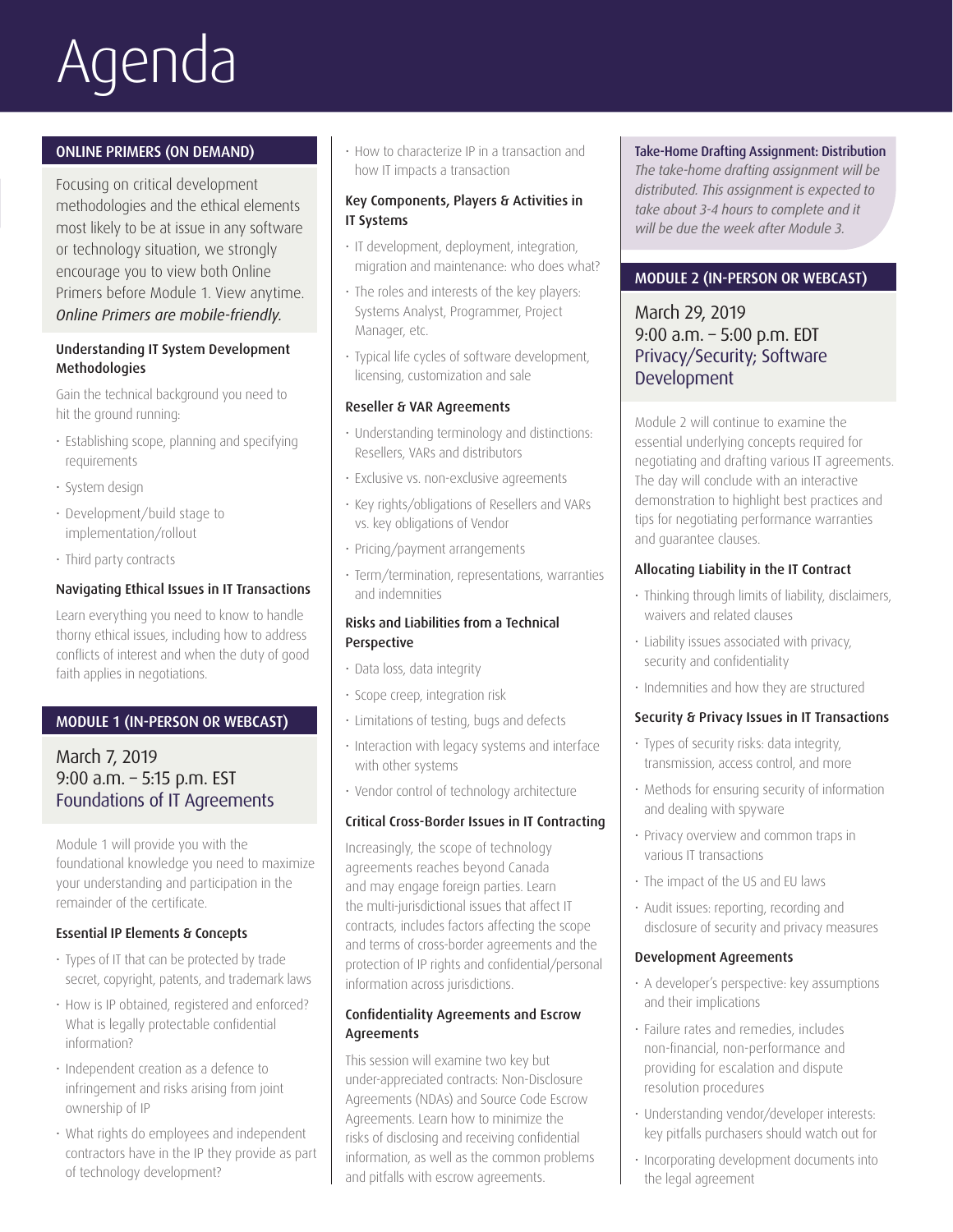#### Negotiation Techniques for IT Agreements

- Can you win without negotiating? Due diligence and preparation for negotiations
- The effect of timing on negotiations
- Structure of negotiations/parallel negotiations
- Creating your BATNA
- How does uncertainty and lack of information affect negotiations?

#### Demonstration: Negotiating Performance Warranties & Remedies

You will have an opportunity to observe and interact with a live negotiation from the perspective of both supplier and customer. The panel will examine various negotiation positions and provide guidance on the strategic use of language when drafting these important clauses.

#### Take-Home Drafting Assignment: Discussion/Q&A

*You will have the chance to clarify your outstanding questions on the drafting assignment. This assignment is expected to take about 3-4 hours to complete and it will be due the week after Module 3.*

#### MODULE 3 (IN-PERSON OR WEBCAST)

#### April 12, 2019 9:00 a.m. – 5:00 p.m. EDT Fundamentals of Key IT Agreements

Module 3 will continue to examine specific types of IT agreements, including outsourcing, support and maintenance and software licensing agreements. Expert faculty will deliver our second interactive demonstration, focusing on the negotiation of a License Agreement.

#### IT Outsourcing Agreements

- Forms of "outsourcing", including cloud computing, SaaS, and shared service arrangements
- Specifying service levels in the agreement: multi-sourcing and sub-contractors
- Indemnities and limitations of liability
- Change of control and governance
- Benchmarking and other price/innovation clauses

#### IT Support and Maintenance Agreements

- How to select the type of support coverage
- Characterizing errors and problems: anticipating and avoiding disputes
- Software updates, upgrades & support for old versions, hardware support and maintenance
- Standard versus customized packages, includes online versus on-site support

#### Software Licensing Agreements

- Portal access license vs license agreements: pros/cons from licensee and licensor perspectives
- Software bundling: issues arising from inclusion of 3rd party products, rights in derivative works
- Object code vs source code license agreements
- Relationship between software license, consulting services, maintenance and support Maintaining and Insuring

#### Open Source Software Licensing

- Benefits and risks of open source software: mixing open source and proprietary software
- Types of open source software licenses: addressing open source software in your business model
- Trends, policy approaches and issues to watch out for

#### Demonstration: Negotiating a License Agreement

Observe senior practitioners negotiate the key elements of a License Agreement from the perspective of both supplier and customer, and learn tools to effectively address issues including payment terms, scope, ownership of IP, strategies for negotiating value-adds, and governance provisions.

Take-Home Drafting Assignment Deadline *The drafting assignment will be due the week after this Module 3.*

#### MODULE 4 (IN-PERSON ONLY)

May 14, 2019 9:00 a.m. – 5:00 p.m. EST Interactive Drafting & Negotiation **Workshop** 

NOTE: *Due to the interactive nature of this workshop, in-person attendance is required for this Module.*

In Module 4, you will have an opportunity to put into action what you have learned in a zero-consequence environment. The day will feature two small group, interactive workshops, plus a presentation on advanced negotiation techniques.

#### Drafting Workshop & Assignment Review: License Agreement

Get personalized feedback on your drafting skills and gain strategies, best practices and model drafting clauses from highly experienced faculty.

#### Instructional Session: Advanced Negotiation Techniques for IT Agreements

Building on the negotiation techniques session, you will learn about using Game Theory and Behavioural Economics in your negotiations, as well as how to conduct a self-assessment of your negotiation skills.

#### Negotiation Workshop: Tying it All Together (Mock Negotiation)

In small groups, you will engage in a mock negotiation representing either the vendor or customer. You will receive individualized support and feedback from an expert facilitator and benefit from a master debrief and group discussion.

*I liked the breadth of the program. It provided a good foundation.*